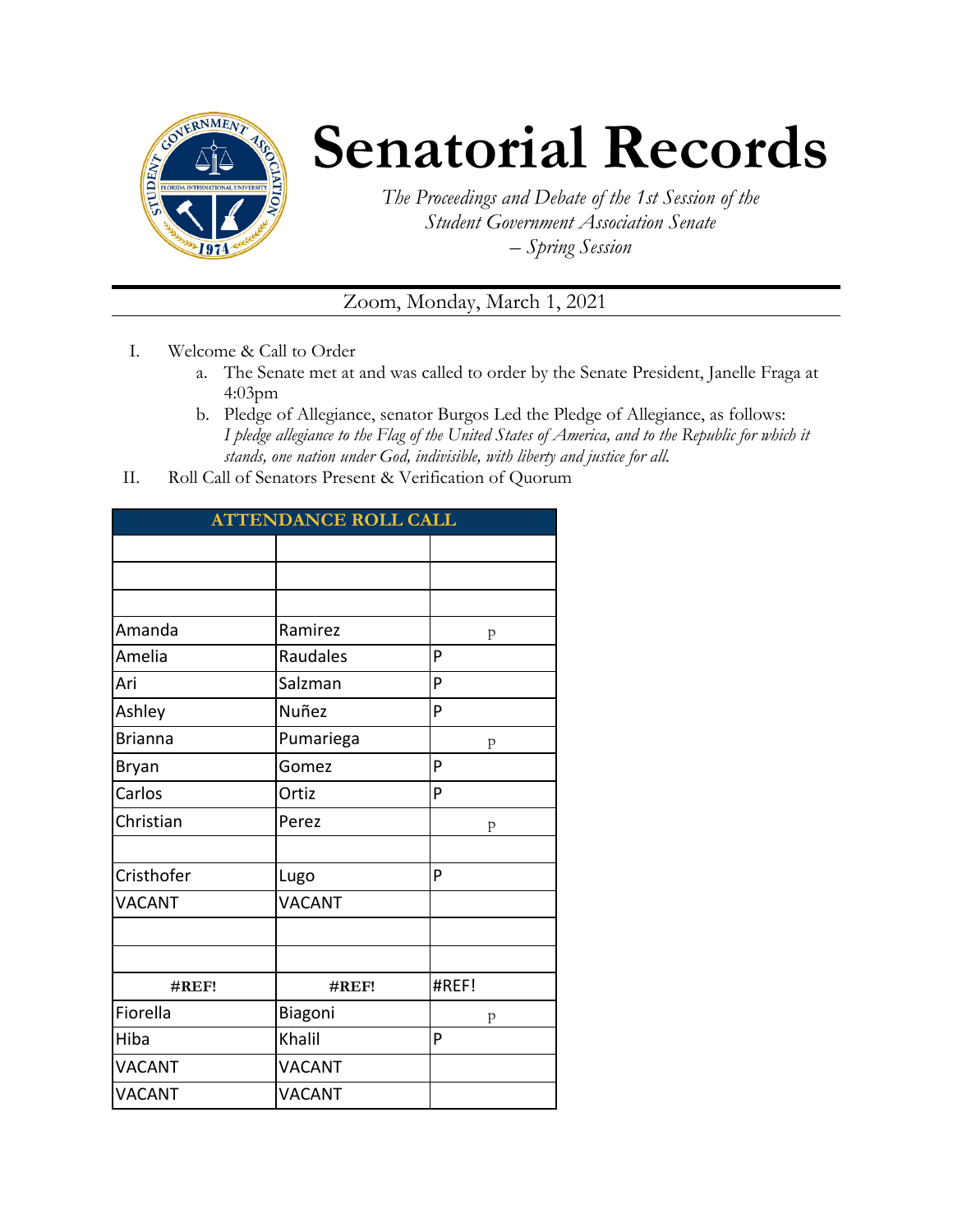| James                 | Magee         | P                  |
|-----------------------|---------------|--------------------|
| Janelle               | Fraga         | P                  |
| Jocelyn               | Correa        | p                  |
|                       |               |                    |
| Jordan Morejon        | Castelli      | A                  |
| Julio                 | <b>Burgos</b> | P                  |
| Kamila                | Fernandez     | p                  |
| Karla Sofia           | Perez         | p                  |
|                       |               |                    |
|                       |               |                    |
| #REF!                 | #REF!         | #REF!              |
| Nicholas              | Velazquez     |                    |
| <b>Nicholas</b>       | Pastrana      | P                  |
| Nitya                 | Ramalingam    | P                  |
| Rafael                | Vasquez       | P                  |
| Salma                 | Atassi        | P                  |
| Sandro                | Alvarez       | P                  |
| Sergio                | Reyes         | a                  |
| #REF!                 | #REF!         | #REF!              |
| <b>SENATE SEATS</b>   | 37            |                    |
| <b>VACANT SEATS</b>   | 5             | <b>QUORUM</b>      |
| <b>SENATORS</b>       |               | <b>ESTABLISHED</b> |
| <b>PRESENT</b>        | 30            |                    |
| <b>AMT FOR QUORUM</b> | 16            |                    |

III. Approval of the Minutes from February 22, 2021

- a. floor leader Natteri moves to approve minutes from February 22nd, senator ramirez seconds. motion passes
- IV. Adoption of the Agenda
	- a. senator lugo moves to adopt todays agenda, senator velasquez seconds. motion passes
- V. Invited Speakers
	- a. The Accessibility Committee for the University
- VI. Committee Reports
	- a. Appropriations Committee
		- i. thank you to comptroller Rubido for answering our questions at last weeks meeting!
		- ii. If you have any questions, please contact sgafinance  $@$  fiu.edu
	- b. Committee on Rules and Administration
		- i. went over two pieces of legislation as well as resolutions.
		- ii. templates for legislation can be found on the google drive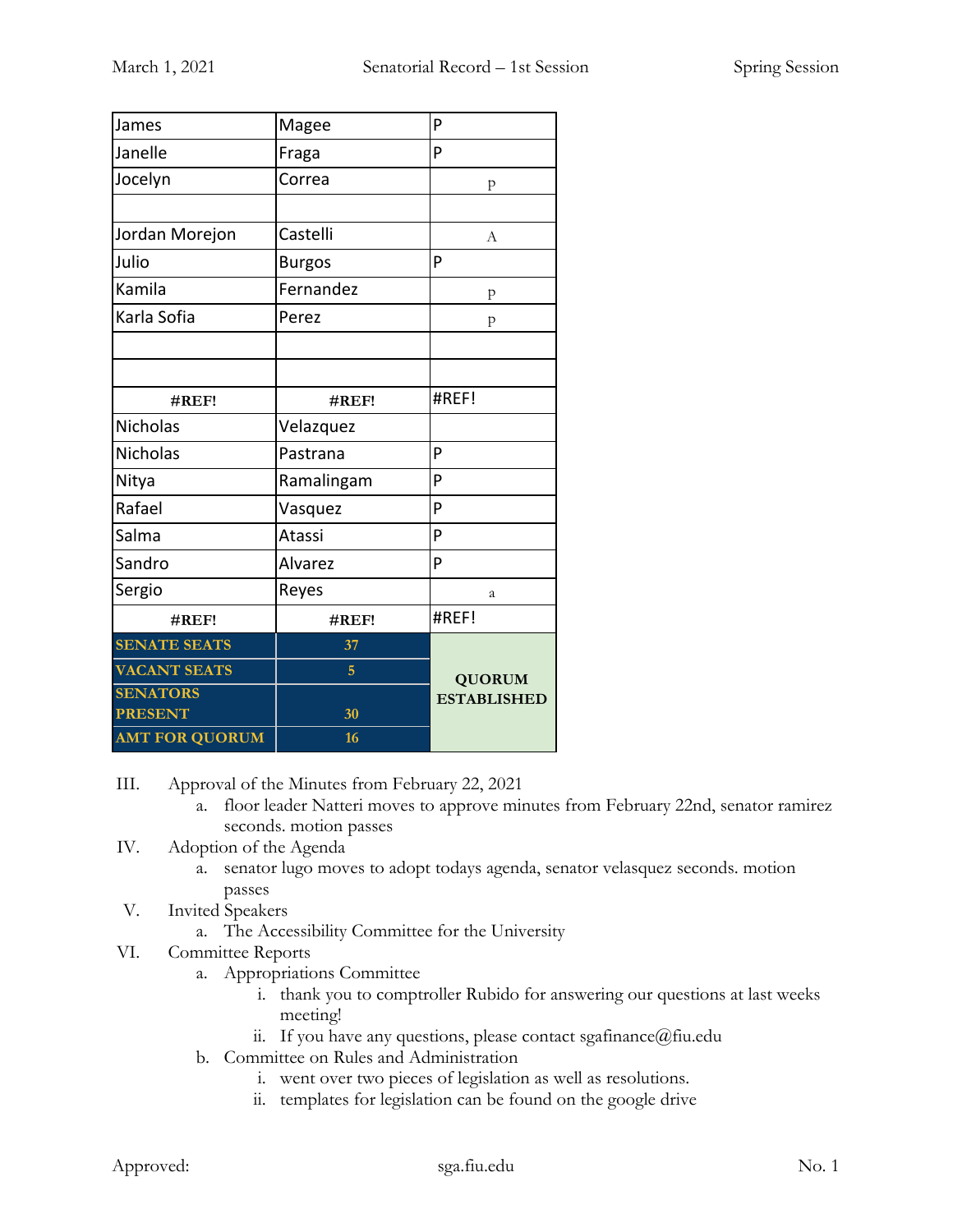- iii. If you have any questions, please contact sgarules@fiu.edu
- c. University Sustainability and Innovation Committee
	- i. met for the first time last week
	- ii. chose senator Khudiakova as vice chair
	- iii. If you have any questions, please contact
- d. Student Health and Well-being Committee
	- i. went over legislation as well as voted on it, it was sent to senator salzman to try to get it on the senate floor
	- ii. continued brainstorming possible ideas for legislation, ideas are centering around the wellness and recreation center
	- iii. volunteering opportunities were also discussed
	- iv. If you have any questions, please contact
- e. Student Life and Academic Concerns Committee
	- i. met with secretary of online, continued brainstorming on ways to pass legislation
	- ii. working on initiatives in order to turn them into legislation
	- iii. wednesday 3:30-4:40 is the new meeting times for committee
	- iv. If you have any questions, please contact sgaadvocacy@fiu.edu
- f. Graduate and Professional Students Committee
	- i. continuing work on GSAW
	- ii. also working on Gradskeller, looking to invite significant alumni
	- iii. If you have any questions, please contact GPSCchair@fiu.edu

## VII. Executive Board Reports

- a. Senate President Fraga
	- i. we have a few candidates awaiting confirmation on eligibility
	- ii. vacancies with no candidates are housing and SIPA, if you know anyone interested please pass the information along!
	- iii. go.fiu.edu/joinsga is the proper link for applying
	- iv. first resolution of the first senate session will be up today!
	- v. two other pieces of legislation are in the works. exciting news!
	- vi. If you have any questions, please email sgasenatep@fiu.edu
- a. Senate President Pro Tempore Gomez
	- i. If you have any questions, please email sgaprotemp@fiu.edu
- b. Floor Leader Giacomo Natteri
	- i. If you have any questions, please email sgafloor@fiu.edu
- c. President Valdes
	- i. more dining availability will be opening up soon!
	- ii. student events will also begin taking place. keep an eye on the chat for more information
	- iii. If you have any questions, please email sgapres $@$ fiu.edu
- d. Vice President Ibarria
	- i. if you have any questions, please email sgavp@fiu.edu
- e. Comptroller Rubido
	- i. the budget was sent to Dr. Bejar and pending her decision.
	- ii. If you have any questions, please email sgacomptroll $@$ fiu.edu
- f. Executive Administrator Vale
	- i. If you have any questions, please email sgaexecadmin $@$ fiu.edu
- g. Biscayne Bay Governor Ofano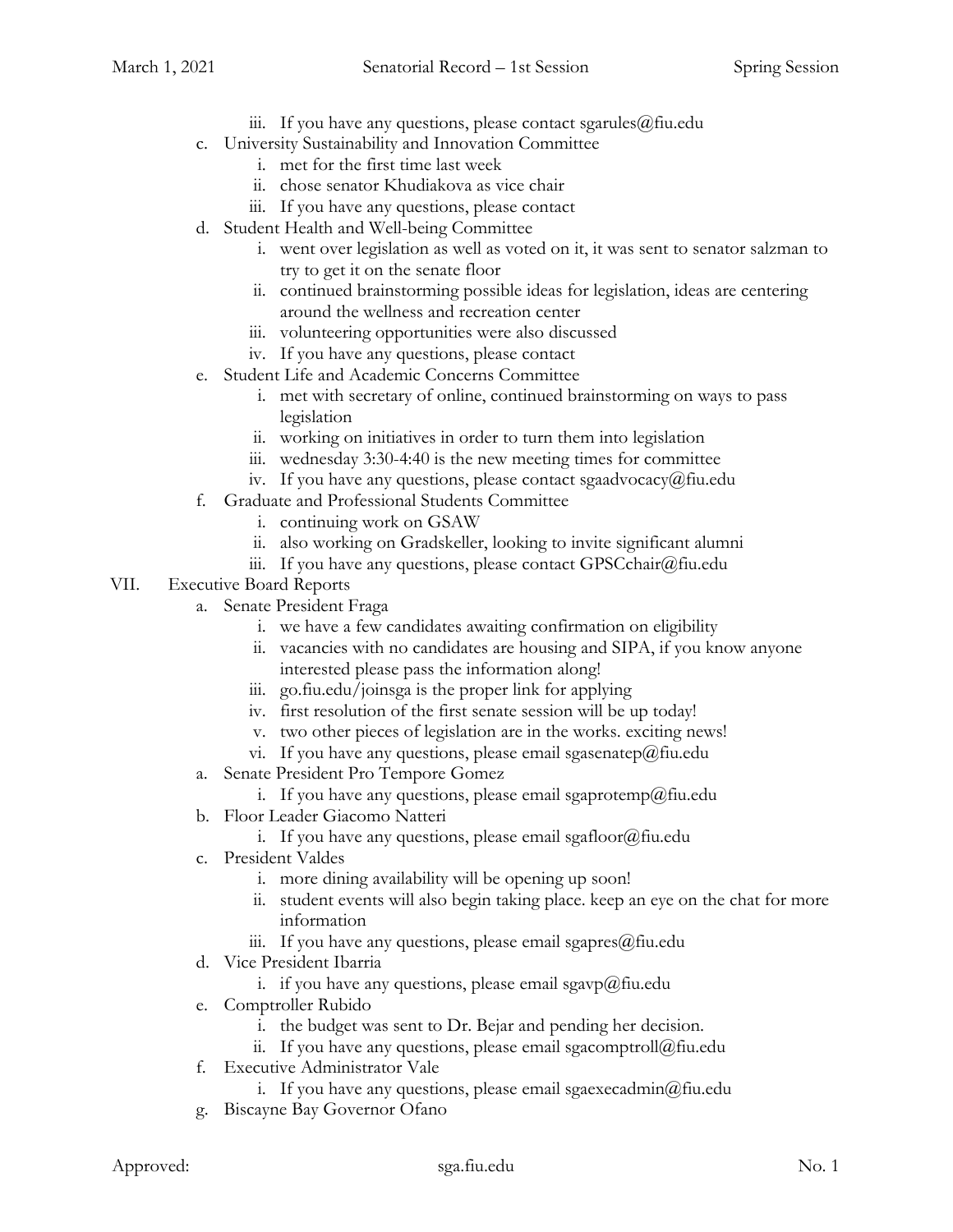- i. events are still scheduled for this month and the beautiful biscyane bay campus! we will have something similar to the GC lawns study breaks event that was last week. there will be kayaking!
- ii. If you have any questions, please email [sgagovernor@fiu.edu](mailto:sgagovernor@fiu.edu)
- pro temp Gomez present at 4:15pm
	- h. Chief Justice De La Osa
		- i. governing documents workshop was a success so far! i've set up a second meeting to avoid burning out
		- ii. link to meeting is in panther connect
		- iii. If you have any questions, please email sgajud@fiu.edu
- VIII. Vetoed Legislation
	- IX. Unfinished Business
	- X. Second Readings
	- XI. New Business
		- a. Confirmation Elections Board
			- i. Scarlett Chirino
				- 1. senator velasquez moves to close q&a. senator lugo seconds. motion passes
				- 2. senator lugo moves to go into 5 minute discussion, senator ortiz seconds, motion passes.
				- 3. senator velasquez moves to extend discussion by 2 minutes, senator nunez seconds. motion passes
				- 4. senator nunez moves to extend discussion by 2 minutes, senator ortiz seconds. motion passes
				- 5. senator biagoni moves to extend discussion by 5 minutes, senator sutton seconds. motion passes
				- 6. senator lugo moves to go into voting, senator ortiz seconds, motion passes

| <b>VOTE ON</b> |           |   |              |       |  |
|----------------|-----------|---|--------------|-------|--|
|                |           |   |              |       |  |
|                |           |   |              |       |  |
|                |           |   |              | #REF! |  |
| Amanda         | Ramirez   | P | Y            |       |  |
| Amelia         | Raudales  | P | v            |       |  |
| Ari            | Salzman   | P | Υ            |       |  |
| Ashley         | Nuñez     | P | Y            |       |  |
| <b>Brianna</b> | Pumariega | P | $\checkmark$ |       |  |
| Bryan          | Gomez     | P | Y            |       |  |
| Carlos         | Ortiz     | P | Y            |       |  |
| Christian      | Perez     | P | Y            |       |  |
|                |           |   |              |       |  |
| Cristhofer     | Lugo      | P | Y            |       |  |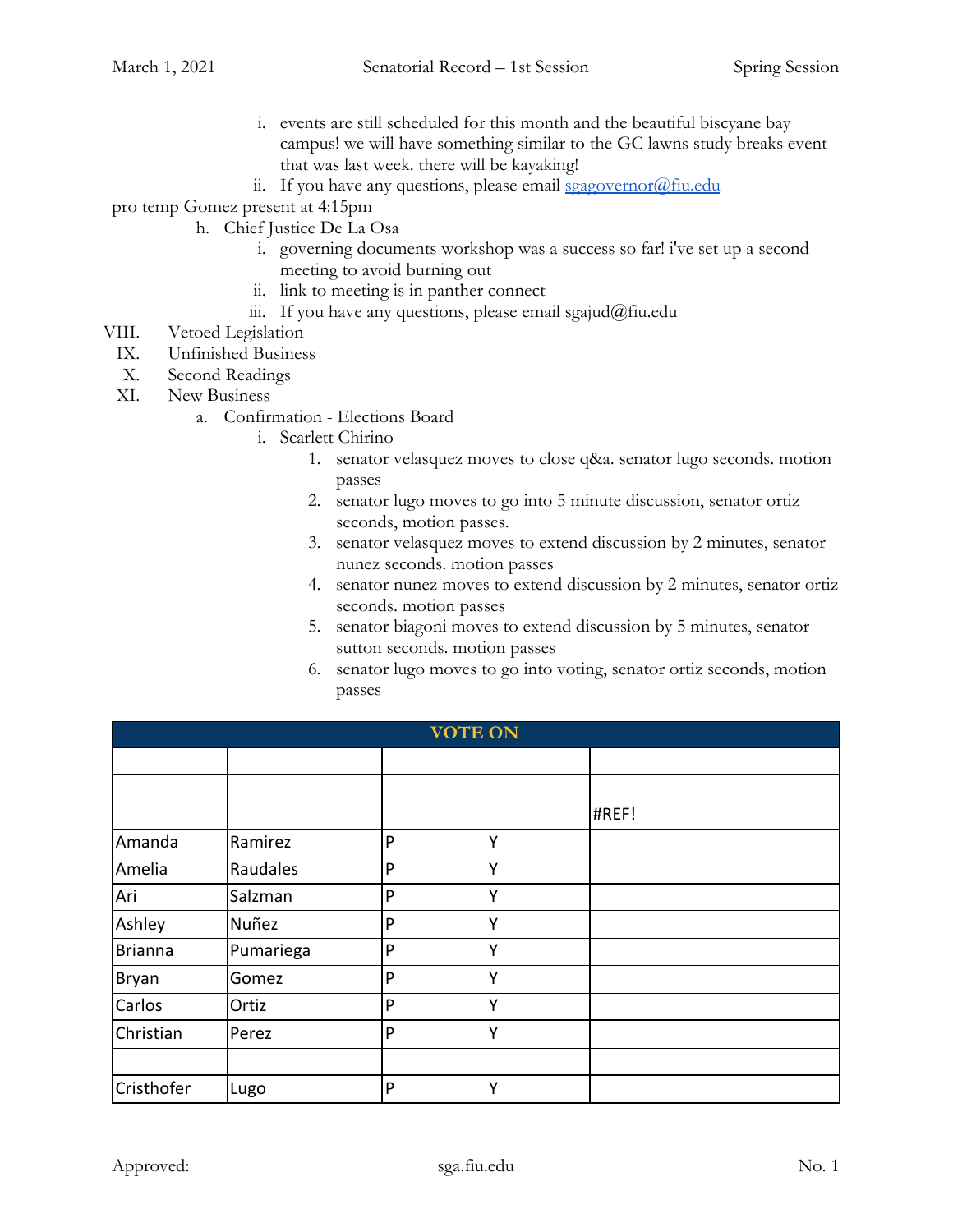| <b>VACANT</b>             | <b>VACANT</b>     |                |                  |             |
|---------------------------|-------------------|----------------|------------------|-------------|
|                           |                   |                |                  |             |
|                           |                   |                |                  |             |
| #REF!                     | #REF!             | #REF!          | #REF!            | #REF!       |
| #REF!                     | #REF!             | #REF!          | #REF!            | #REF!       |
| Hiba                      | Khalil            | ${\sf P}$      | Υ                |             |
| <b>VACANT</b>             | <b>VACANT</b>     |                |                  |             |
| <b>VACANT</b>             | <b>VACANT</b>     |                |                  |             |
| James                     | Magee             | P              | $\mathsf{N}$     |             |
| Janelle                   | Fraga             | P              | Υ                |             |
| Jocelyn                   | Correa            | P              | Υ                |             |
|                           |                   |                |                  |             |
| Jordan                    |                   |                |                  |             |
| Morejon                   | Castelli          | P              | Υ                |             |
| Julio                     | <b>Burgos</b>     | $\mathsf{P}$   | Υ                |             |
| Kamila                    | Fernandez         | A              |                  |             |
| Karla Sofia               | Perez             | A              |                  |             |
|                           |                   |                |                  |             |
|                           |                   |                |                  |             |
| #REF!                     | #REF!             | #REF!          | #REF!            | #REF!       |
|                           |                   |                |                  |             |
| Nicholas                  | Pastrana          | P              | Υ                |             |
| Nitya                     | Ramalingam        | $\mathsf{P}$   | Υ                |             |
| Rafael                    | Vasquez           | P              | Y                |             |
| Salma                     | Atassi            | ${\sf P}$      |                  |             |
| Sandro                    | Alvarez           | $\mathsf{P}$   | ${\sf N}$        |             |
| Sergio                    | Reyes             | $\mathsf{P}$   |                  |             |
| $\#\mathrm{REF}!$         | $\#\mathrm{REF}!$ | #REF!          | #REF!            | #REF!       |
| <b>QUORUM ESTABLISHED</b> |                   | <b>YAY</b>     | 24               |             |
|                           |                   | <b>NAY</b>     | 3 <sup>1</sup>   | <b>PASS</b> |
|                           |                   | <b>ABSTAIN</b> | $\boldsymbol{0}$ |             |

- ii. Linabel Armas
	- 1. senator lugo moves to go into 5 minute discussion, senator velasquez seconds. motion passes
	- 2. pro temp gomez moves to go into voting, senator lugo seconds, motion passes.